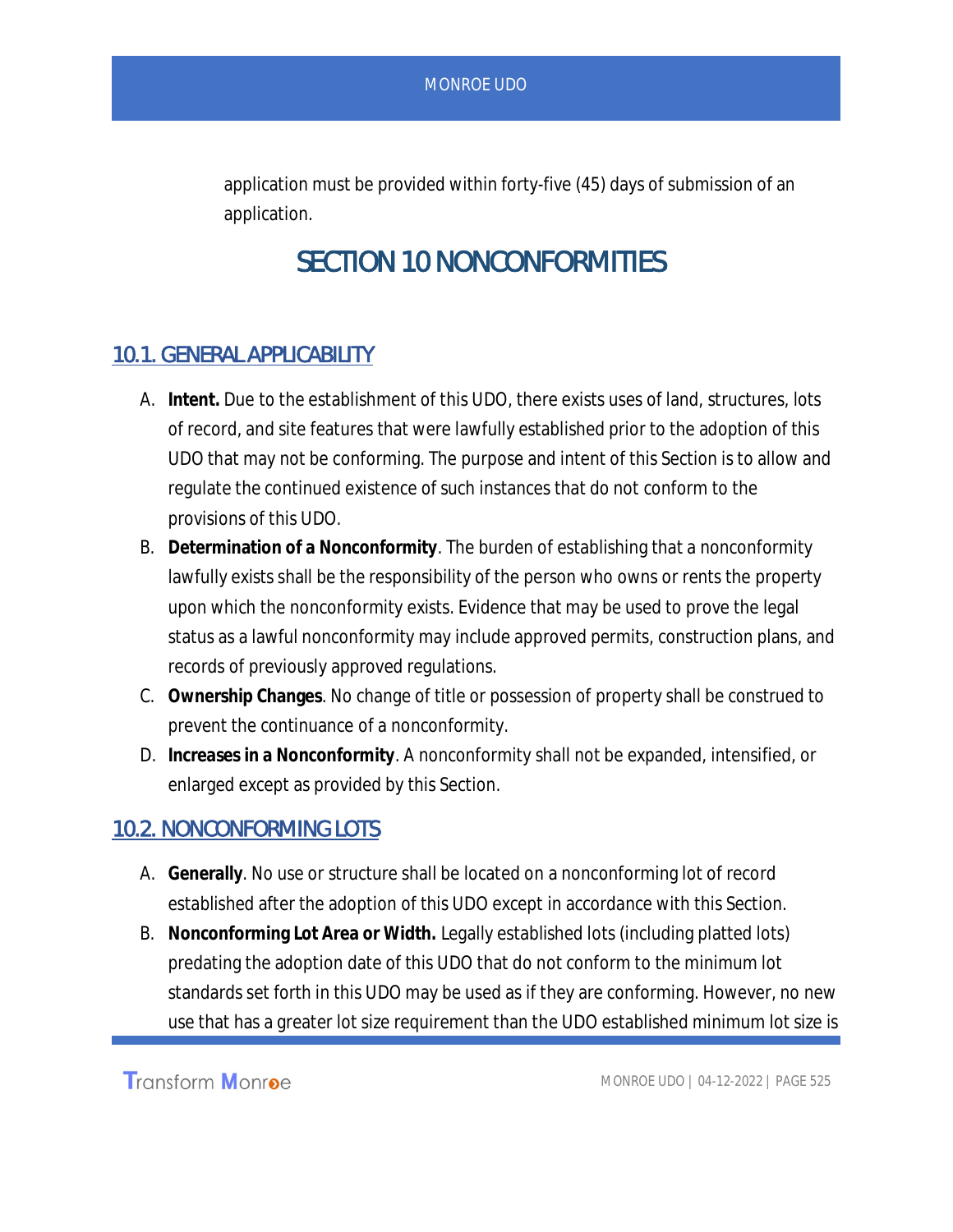#### MONROE UDO

permissible on a nonconforming lot. Development on a nonconforming lot shall comply with the following standards:

- 1. **Conforming Structures on Nonconforming Lots**. If a structure is legally conforming and meets all standard requirements in this UDO, the structure may be continued, enlarged, or reconstructed in any way that is in conformance with this UDO.
- 2. **Nonconforming Structures on Nonconforming Lots**. Nonconforming structures established on nonconforming lot(s) shall follow the provisions of Section 10.4: Nonconforming Structures.
- C. **Changes to Nonconforming Lot.** The boundaries, lot lines, shape, or size of a nonconforming lot may only be changed if it makes the lot more conforming.

## 10.3. NONCONFORMING USES

- A. **Generally**. Any lawfully existing nonconforming use may continue on the same land area and on the same floor area. Except as provided in this Section, nonconforming uses may not be increased in extent (either in square footage or intensity of use).
- B. **Change of Use**. A nonconforming use may not be changed to any use other than a permitted use in the zoning district where located. A use shall be deemed to have been changed when an existing nonconforming use has been terminated and a permitted use has commenced. A change of use from an existing nonconforming use to a permitted use shall require the following:
	- a. Parking and loading areas shall be improved to the minimum standards specified in Section 8.4: Parking and Loading, of this UDO.
	- b. Landscaping and buffering shall be provided, as defined in Section 8.3: Landscaping, Buffering, Fences and Walls, of this UDO, to the greatest extent possible.

Transform Monroe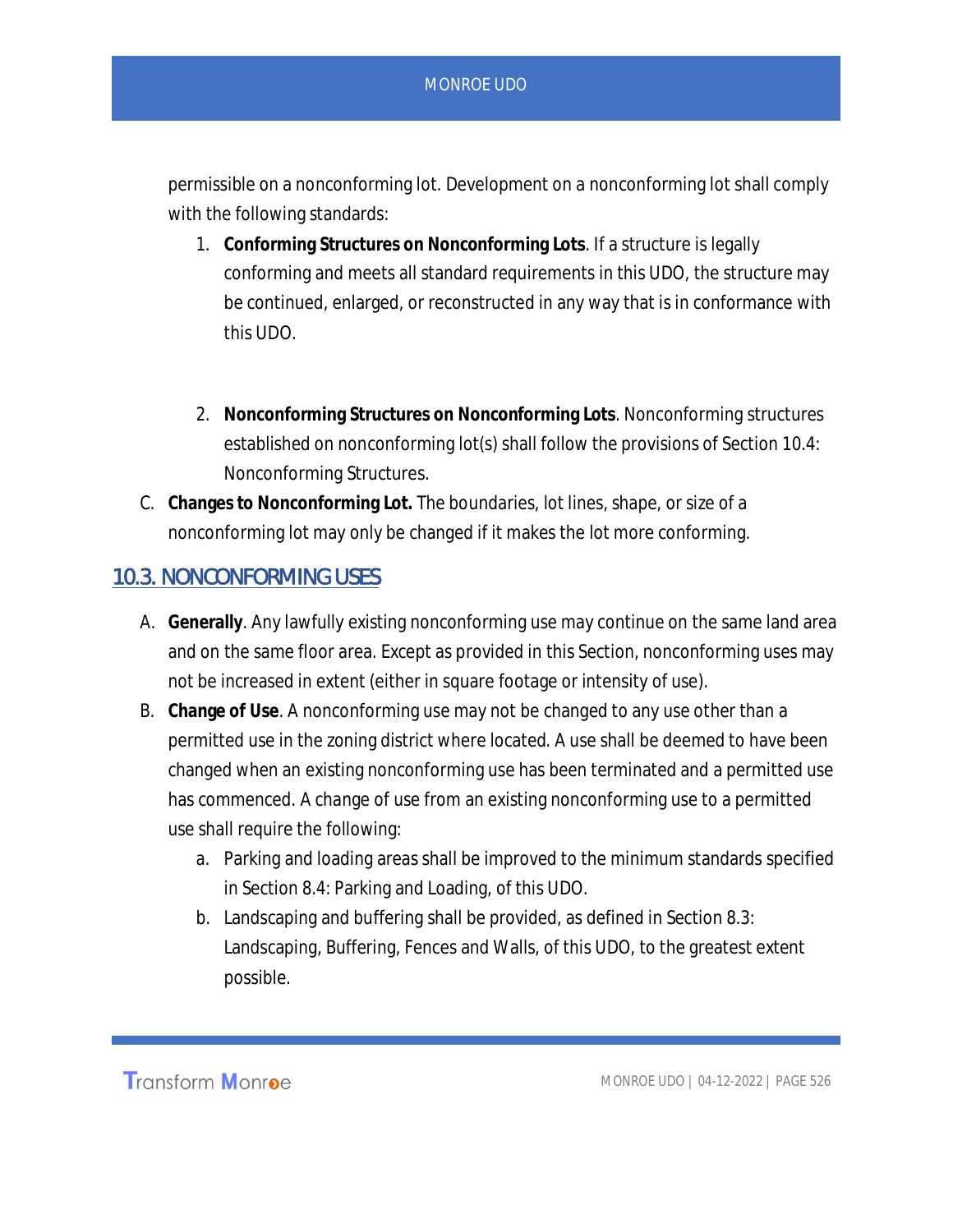- c. Nonconforming signs shall be removed from the property and replaced with conforming signs.
- C. **Nonconforming Uses Within a Completed Building**. Nonconforming uses may be extended throughout any portion of a completed building if the building was designed to accommodate such a use. A nonconforming use may not be extended to additional structures or to land area outside the structure.
- D. **Abandonment or Discontinuance**. If a nonconforming use is discontinued or abandoned for 365 days or more, the use shall not be reestablished or resumed. Operation of the use without a license or permit required by the City or State, for 365 days or more, shall constitute a termination of nonconforming use.

## 10.4. NONCONFORMING STRUCTURES

- **A. Nonconforming Structures Containing a Conforming Use.** Any lawful nonconforming structure containing a conforming use may continue in accordance with this Section. Any enlargement of a nonconforming structure containing a conforming use shall comply with all required setbacks in this UDO and other applicable regulations, and may not create any additional dwelling units, create new nonconformities, or increase the extent of existing nonconformities. A nonconforming structure shall not be moved, in whole or in part, to another location on or off the parcel of land on which it is located, unless upon relocation it conforms to the requirements of this UDO.
- **B. Nonconforming Structures Containing a Nonconforming Use.** A nonconforming use that is contained within a nonconforming structure is subject to subsection 10.3: Nonconforming Uses. Nonconforming structures shall meet the requirements defined in Section 10.4.A above.
- **C. Minor Repairs and Maintenance.** Minor repairs to, and routine maintenance on, nonconforming structures shall be allowed. Minor repairs and routine maintenance shall mean repairs and maintenance that are necessary to maintain a nonconforming structure in a safe condition and to protect against hazards to the safety of surrounding

**Transform Monroe**